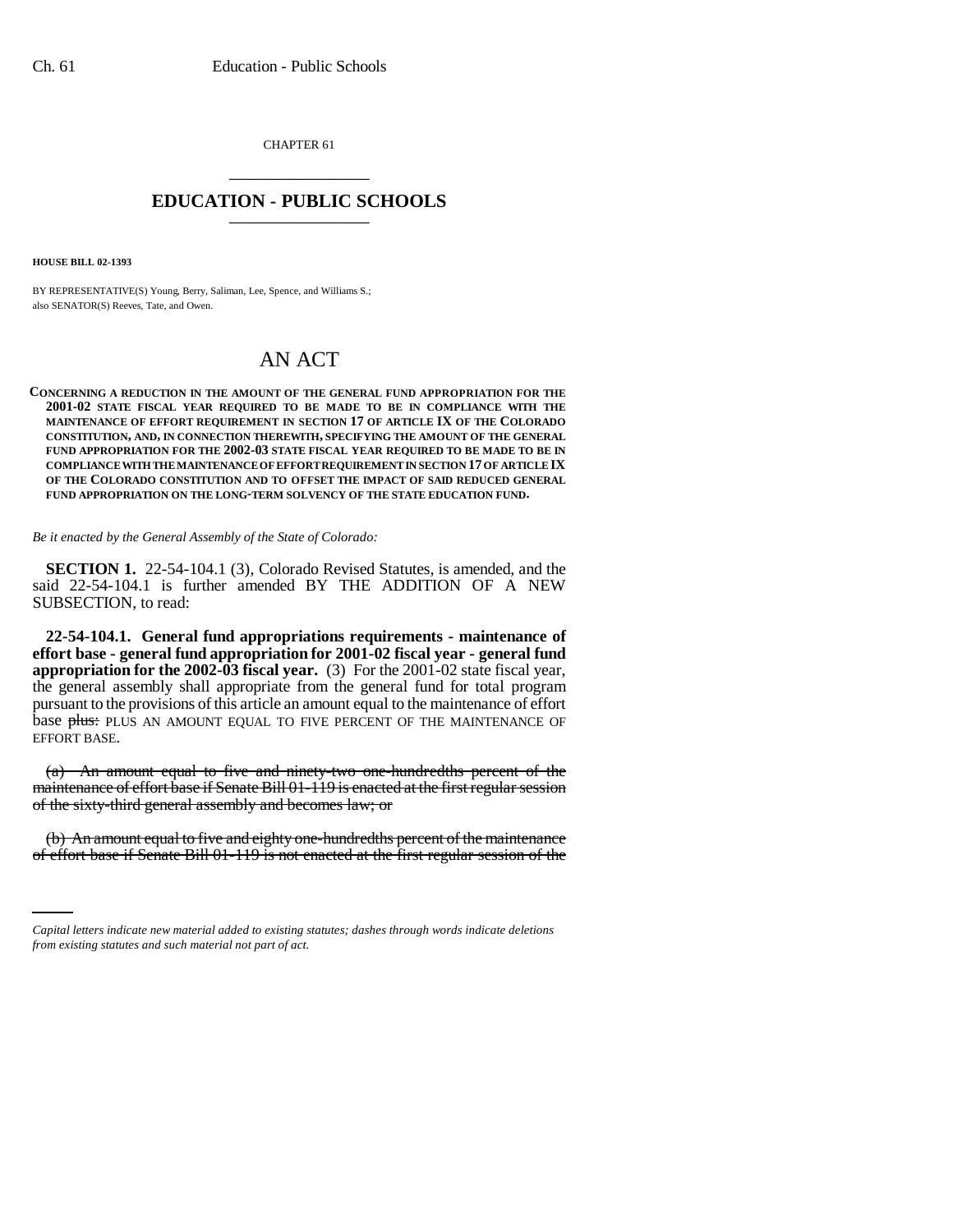sixty-third general assembly and does not become law.

(4) (a) THE GENERAL ASSEMBLY HEREBY FINDS AND DECLARES THAT:

(I) THE CURRENT ECONOMIC SLOWDOWN BEING EXPERIENCED IN COLORADO HAS SIGNIFICANTLY REDUCED THE AMOUNT OF REVENUES THE GENERAL ASSEMBLY HAS AVAILABLE TO FUND STATE SERVICES AND PROGRAMS DURING THE 2001-02 STATE FISCAL YEAR AND HAS CAUSED THE GENERAL ASSEMBLY TO MODIFY ITS DECISIONS REGARDING THE OBJECTS AND LEVEL OF SUPPORT FOR WHICH STATE REVENUES ARE TO BE EXPENDED DURING SAID STATE FISCAL YEAR;

(II) AS A RESULT OF THIS REVENUE SHORTFALL, IT IS NECESSARY TO REDUCE THE AMOUNT OF GENERAL FUND REVENUES APPROPRIATED FOR TOTAL PROGRAM FOR THE 2001-02 STATE FISCAL YEAR TO THE MINIMUM AMOUNT NECESSARY TO COMPLY WITH THE MAINTENANCE OF EFFORT REQUIREMENT SET FORTH IN SUBSECTION (1) OF THIS SECTION;

(III) IT IS FINANCIALLY PRUDENT TO MAKE A ONE-TIME INCREASE IN THE AMOUNT OF GENERAL FUND REVENUES APPROPRIATED FOR TOTAL PROGRAM FOR THE 2002-03 STATE FISCAL YEAR SUFFICIENT TO OFFSET ANY IMPACT THAT THE REDUCTION IN THE AMOUNT OF GENERAL FUND REVENUES APPROPRIATED FOR TOTAL PROGRAM FOR THE 2001-02 STATE FISCAL YEAR MIGHT HAVE ON THE LONG-TERM SOLVENCY OF THE STATE EDUCATION FUND; AND

(IV) THIS ONE-TIME INCREASE IN THE AMOUNT OF GENERAL FUND REVENUES APPROPRIATED FOR TOTAL PROGRAM FOR THE 2002-03 STATE FISCAL YEAR SHALL NOT BE CONSTRUED TO BIND ANY FUTURE GENERAL ASSEMBLY TO MAINTAIN THE SAME OR SIMILAR RATE OF INCREASE IN THE AMOUNT OF GENERAL FUND REVENUES APPROPRIATED FOR TOTAL PROGRAM IN ANY FUTURE STATE FISCAL YEAR.

(b) FOR THE 2002-03 STATE FISCAL YEAR, THE GENERAL ASSEMBLY SHALL APPROPRIATE FROM THE GENERAL FUND FOR TOTAL PROGRAM PURSUANT TO THE PROVISIONS OF THIS ARTICLE AN AMOUNT EQUAL TO THE MAINTENANCE OF EFFORT BASE PLUS AN AMOUNT EQUAL TO SEVEN AND THIRTY-NINE ONE-HUNDREDTHS PERCENT OF THE MAINTENANCE OF EFFORT BASE.

**SECTION 2. Effective date.** This act shall take effect upon passage; except that this act shall only take effect if the following bills are enacted at the Second Regular Session of the Sixty-third General Assembly and become law: House Bill 02-1366; House Bill 02-1367; House Bill 02-1368; House Bill 02-1369; House Bill 02-1370; House Bill 02-1371; House Bill 02-1372; House Bill 02-1373; House Bill 02-1374; House Bill 02-1375; House Bill 02-1376; House Bill 02-1377; House Bill 02-1378; House Bill 02-1379; House Bill 02-1380; House Bill 02-1381; House Bill 02-1382; House Bill 02-1383; House Bill 02-1384; House Bill 02-1385; House Bill 02-1386; House Bill 02-1387; House Bill 02-1388; House Bill 02-1389; House Bill 02-1390; House Bill 02-1391; House Bill 02-1392; and House Bill 02-1394.